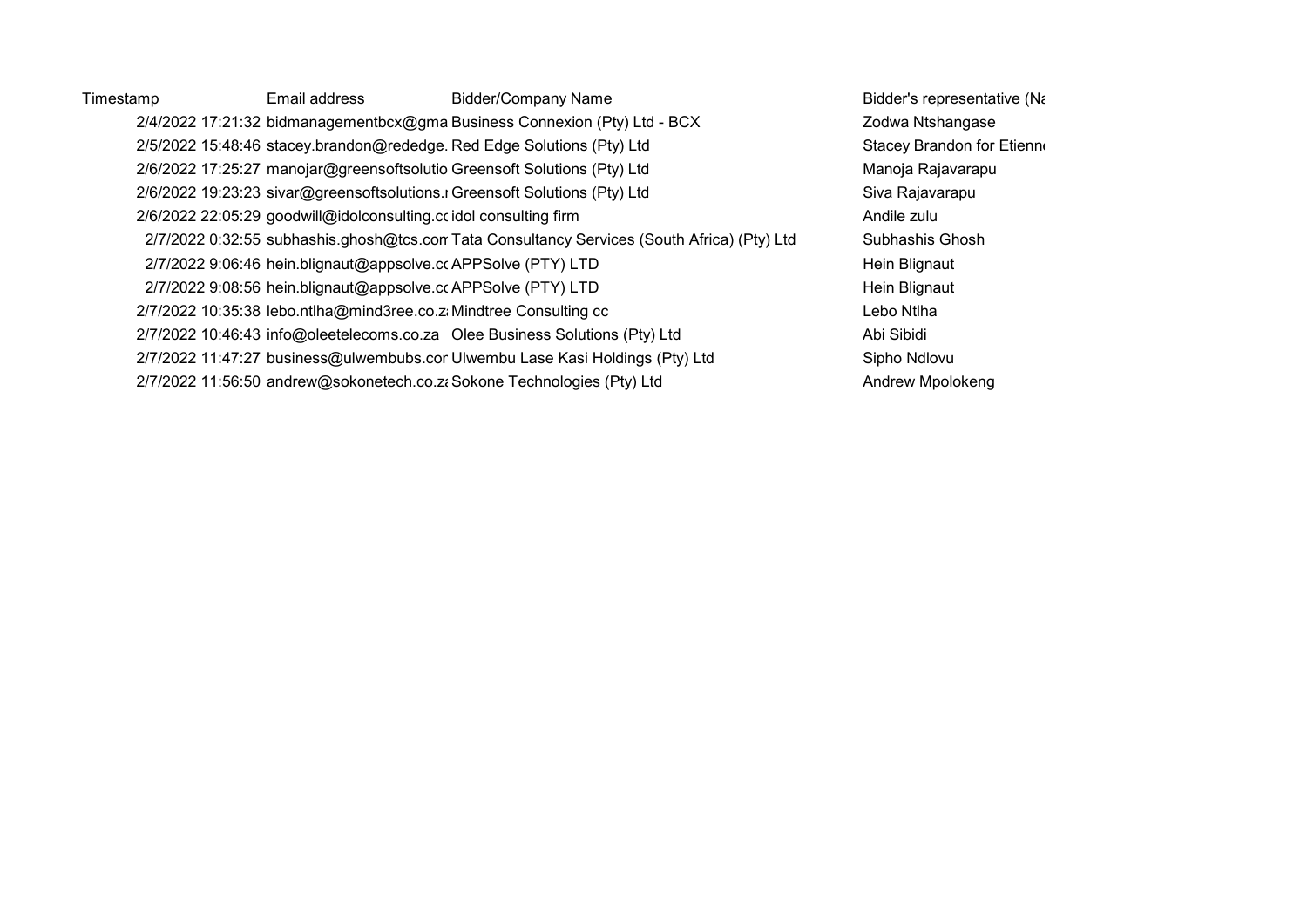| Bidder's E-Mail address | Bidder's Tel/Mobile numbe Upload RFP Required documents (Limited 10 Files and 1GB total file size) |
|-------------------------|----------------------------------------------------------------------------------------------------|
|                         |                                                                                                    |

zodwa.ntshangase@bcx.co.081 354 3761 https://drive.google.com/open?id=1lMmwkF8Ff6IUJFNWyoG39ng5zGKPYole stacey.brandon@rededge.0815020079 https://drive.google.com/open?id=1AJc1tZKaepi9-kGpZnUBMsa4OsVCXPSh, https://drive.google.com/oper manojar@greensoftsolutio 0615284794 https://drive.google.com/open?id=1YzEMs5zWHrk5Hamlv5bR10-o5briT7bg, https://drive.google.com/open? sivar@greensoftsolutions.r0766356668 https://drive.google.com/open?id=10G4M-2sHaKuUYWQfNJzzA0SZC4sbv dM, https://drive.google.com/op andile@idolconsulting.co.z+27718705466 https://drive.google.com/open?id=1AaDi7y82FQwwABBGqlFAJc8tX2Ap8M3I subhashis.ghosh@tcs.com0744376699 https://drive.google.com/open?id=1XzhUonfZzdtC4mULo4\_acvOKOLxpwj4F https://drive.google.com/open?id=1slYJhilmi37mTuG\_Zh9TdHMu45bzW81A, https://drive.google.com/open/drive.google.com/open?id=1slYJhilmi37mTuG\_Zh9TdHMu45bzW81A, https://drive.google.com/open hein.blignaut@appsolve.cc+27829016688 https://drive.google.com/open?id=1Kh2KtRTiNCEwwDSFM3ruh8r\_GO\_Px2Clebo.ntlha@mind3ree.co.zi010 442 3867 https://drive.google.com/open?id=1vc9Ji4L71VJNbC\_YdXEgsZV080GVvYOR info@oleetelecoms.co.za 0118051109 / 0829981896 https://drive.google.com/open?id=14HD5XKvAFVSM-0yueH\_ffjGB3yQuQC\_W, https://drive.google.com/ope business@ulwembubs.con010 035 0029 https://drive.google.com/open?id=1J10ld7GPL5l1ZjmzPe l9ESDaxmt42pF, https://drive.google.com/open?id andrew@sokonetech.co.za0836184062 https://drive.google.com/open?id=1J5kEdbgCN-oeI1HN-YtXJZQyg4wyt2Zx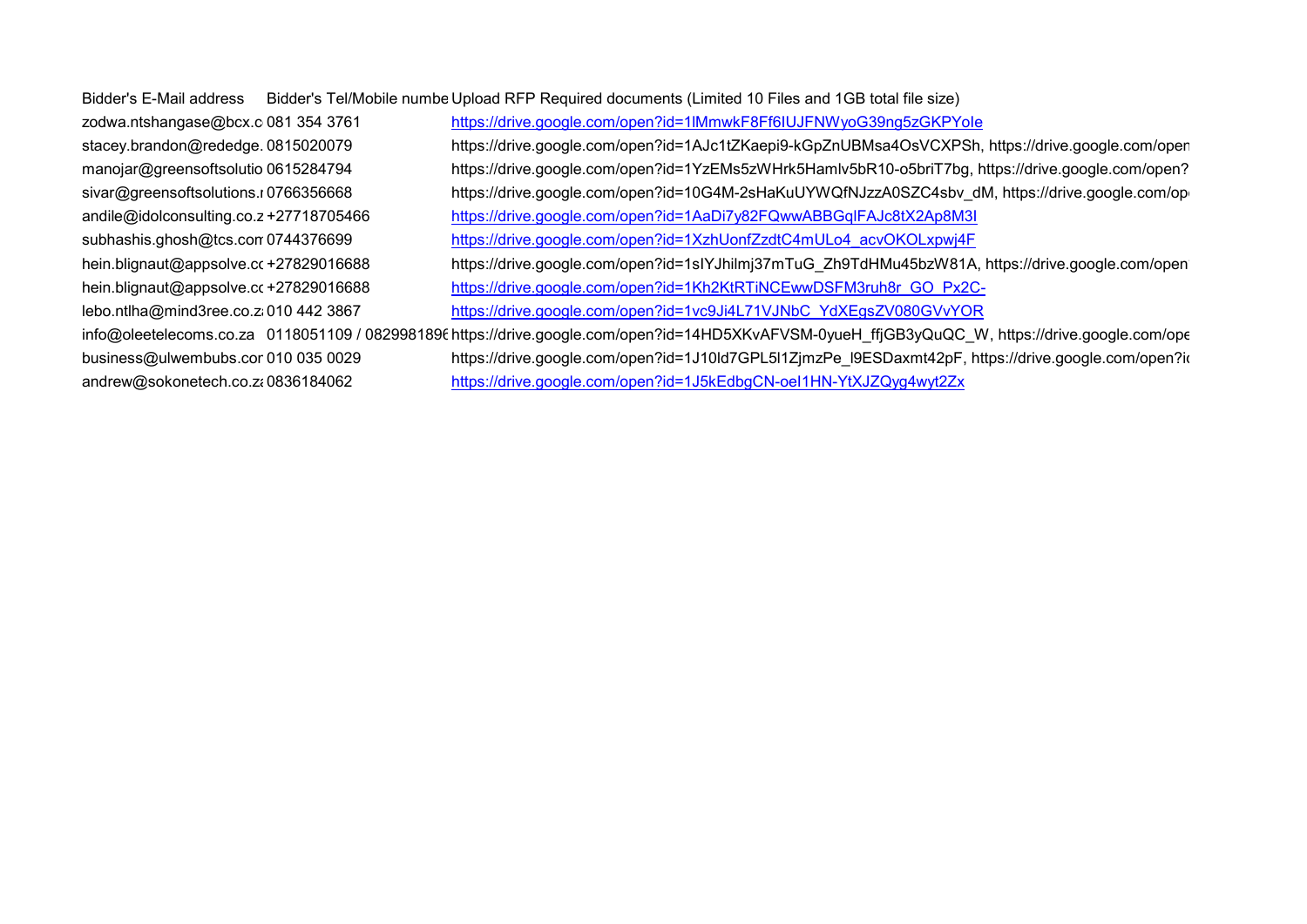https://drive.google.com/open?id=1jF2jP3Qv3LyFOkO4P\_MV8wS4QPy40ilL</a>il\_3pdd=1tEGO3VqL9pJidD2oSbgRTMBWrFcDuPRE, https://drive.google.com/open?id=1jF2jP3Qv3LyFOkO4P\_MV8wS4QPy40ilL id=1ioEtudUoCpoRsU243 -VxhzS3yLfW4FH, https://drive.google.com/open?id=1-jZ6VMbrKb3nqKek9jKF-Ko-Z8k8Fhvd, https://drive.google.com/open?id en?id=1-LGUvil1CwQ 5QcbkgBWVs9UuVf1PVXn, https://drive.google.com/open?id=1xbhsd0RoL2JxWbhiYn1SaCFql -etjYY, https://drive.google.com/o

?id=1-v7Ch6DPyM3Bu hj2NAaFyN9H0AdGJPG, https://drive.google.com/open?id=1GbEr78gqLBvm3fjk2VOwhMzFF88bD 6r, https://drive.google.com/c

https://drive.google.com/open?id=14HD5XKvAFVSM-0yueH\_ffjGB3yQuQC\_W, https://drive.google.com/open?id=1FXK\_zVln3vVFbQOEj766N1wZxmvvuuhY, https://drive.google.com/open?id=1M8jCpNBYEdZ\_YY\_w7vXGUAyujRhmsxY4 d=14hCubWyERTFeNY62LIoALG958fm9pTgp, https://drive.google.com/open?id=1Jf0HfRIwvXQfMPWy\_pnDXK-HXegxC3Ww